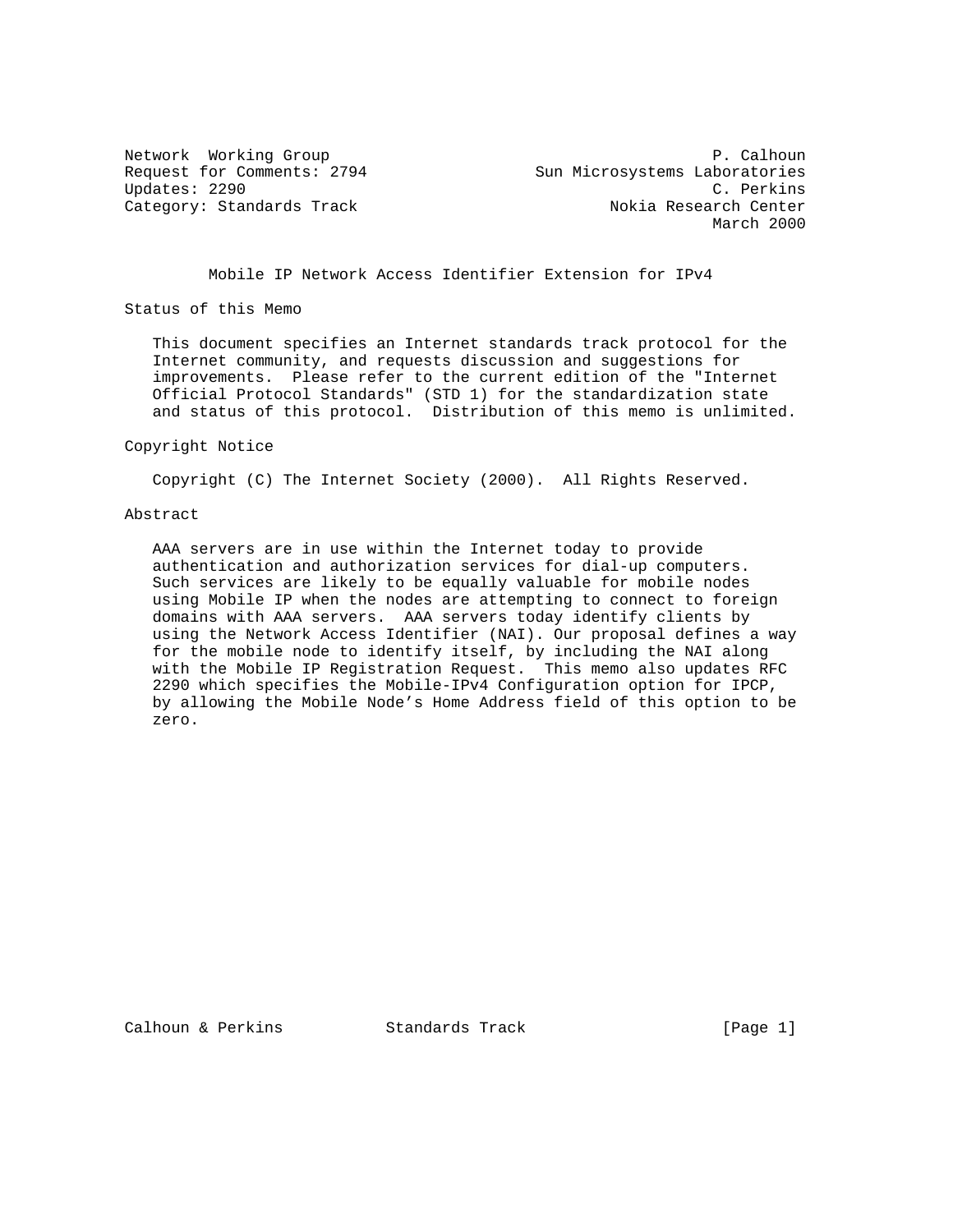### 1. Introduction

 AAA servers are in use within the Internet today to provide authentication and authorization services for dial-up computers. Such services are likely to be equally valuable for mobile nodes using Mobile IP when the nodes are attempting to connect to foreign domains with AAA servers. AAA servers today identify clients by using the Network Access Identifier (NAI) [1]. This document specifies the Mobile Node NAI extension to the Mobile IP Registration Request [7] message from the mobile node.

 Since the NAI is typically used to uniquely identify the mobile node, the mobile node's home address is not always necessary to provide that function. Thus, it is possible for a mobile node to authenticate itself, and be authorized for connection to the foreign domain, without even having a home address. A message containing the Mobile Node NAI extension MAY set the Home Address field to zero (0) in the Registration Request, to request that a home address be assigned.

 The "Mobile-IPv4 Configuration" option to IPCP has been specified in RFC 2290 [8] for proper interaction between a mobile node and a peer, through which the mobile node connects to the network using PPP. According to that specification the Mobile Node's Home Address field of the option MUST not be zero. However, in the context of this memo which allows a mobile node to be identified by its NAI and to obtain an address after the PPP phase of connection establishment, the Home Address field is allowed to be zero while maintaining all other aspects of RFC 2290. Interpretation of various scenarios from RFC 2290 is given in section 4.

 The key words "MUST", "MUST NOT", "REQUIRED", "SHALL", "SHALL NOT", "SHOULD", "SHOULD NOT", "RECOMMENDED", "MAY", and "OPTIONAL" in this document are to be interpreted as described in [3].

2. Mobile Node NAI Extension

 The Mobile Node NAI extension, shown in figure 1, contains the user name following the format defined in [1]. When it is present in the Registration Request, the Home Address field MAY be set to zero (0). The Mobile Node NAI extension MUST appear in the Registration Request before both the Mobile-Home Authentication extension and Mobile- Foreign Authentication extension, if present.

Calhoun & Perkins Standards Track [Page 2]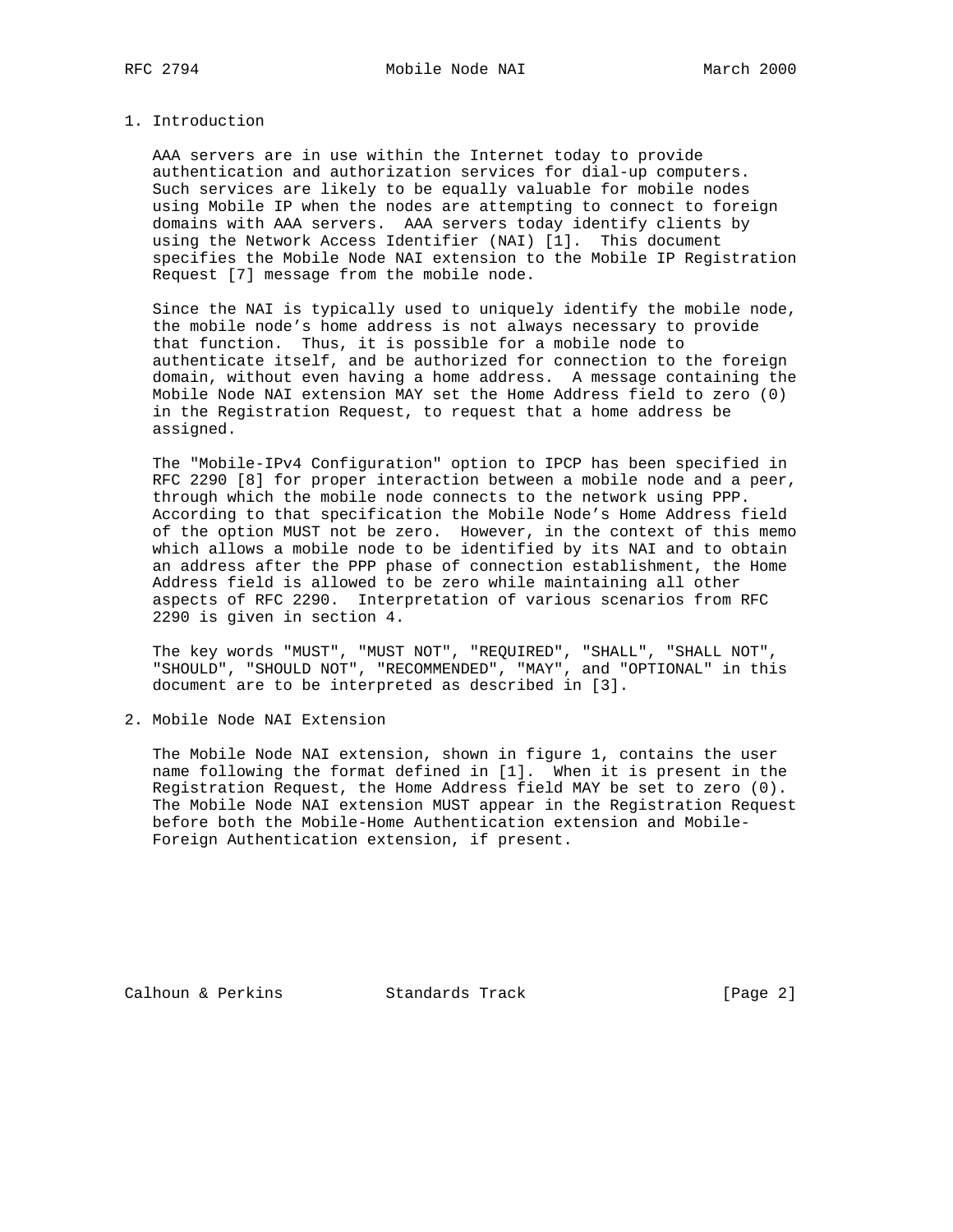| 0 1 2 3 4 5 6 7 8 9 0 1 2 3 4 5 6 7 8 9 0 1 2 3 4 5 6 7 8 9 0 1 |      |  |  |  |  |        |  |  |  |  |        |  |  |  |  |  |
|-----------------------------------------------------------------|------|--|--|--|--|--------|--|--|--|--|--------|--|--|--|--|--|
|                                                                 |      |  |  |  |  |        |  |  |  |  |        |  |  |  |  |  |
|                                                                 | Type |  |  |  |  | Length |  |  |  |  | MN-NAI |  |  |  |  |  |
|                                                                 |      |  |  |  |  |        |  |  |  |  |        |  |  |  |  |  |

Figure 1: The Mobile Node NAI Extension

 Type 131 (skippable) [7] Length The length in bytes of the MN-NAI field MN-NAI A string in the NAI format defined in [1].

3. Foreign Agent Considerations

 If Home Address is zero in the Registration Request, the foreign agent MUST use the NAI instead in its pending registration request records, along with the Identification field as usual. If the foreign agent cannot manage pending registration request records in this way, it MUST return a Registration Reply with Code indicating NONZERO\_HOMEADDR\_REQD (see section 5).

 If the mobile node includes the Mobile Node NAI extension in its Registration Request, then the Registration Reply from the home agent MUST include the Mobile Node NAI extension. If not, the foreign agent SHOULD send the Registration Reply to the mobile node, changing the Code to the value MISSING\_NAI (see section 5). The Registration Reply MUST include a nonzero Home Agent address and mobile node's Home Address. If not, the foreign agent SHOULD send the Registration Reply to the mobile node, changing the Code to the value MISSING\_HOME\_AGENT or MISSING\_HOMEADDR, respectively (see section 5).

4. Interactions with Mobile-IPv4 Configuration Option to IPCP

 In the Mobile-IPv4 Configuration Option to IPCP [8], the Mobile Node's Home Address field may be zero. In this section, we specify the action to be taken in that case, when the mobile node is using the Mobile Node NAI extension in the Mobile IP Registration Request. Whether or not the IP Address Configuration Option contains a nonzero IP address, the mobile node will subsequently attempt to obtain a home address from the Mobile IP Registration Reply.

 If the IP Address Configuration Option to IPCP has IP address equal to zero, the PPP peer is expected to allocate and assign a co-located care-of address to the Mobile Node. If, on the other hand, the IP

Calhoun & Perkins Standards Track [Page 3]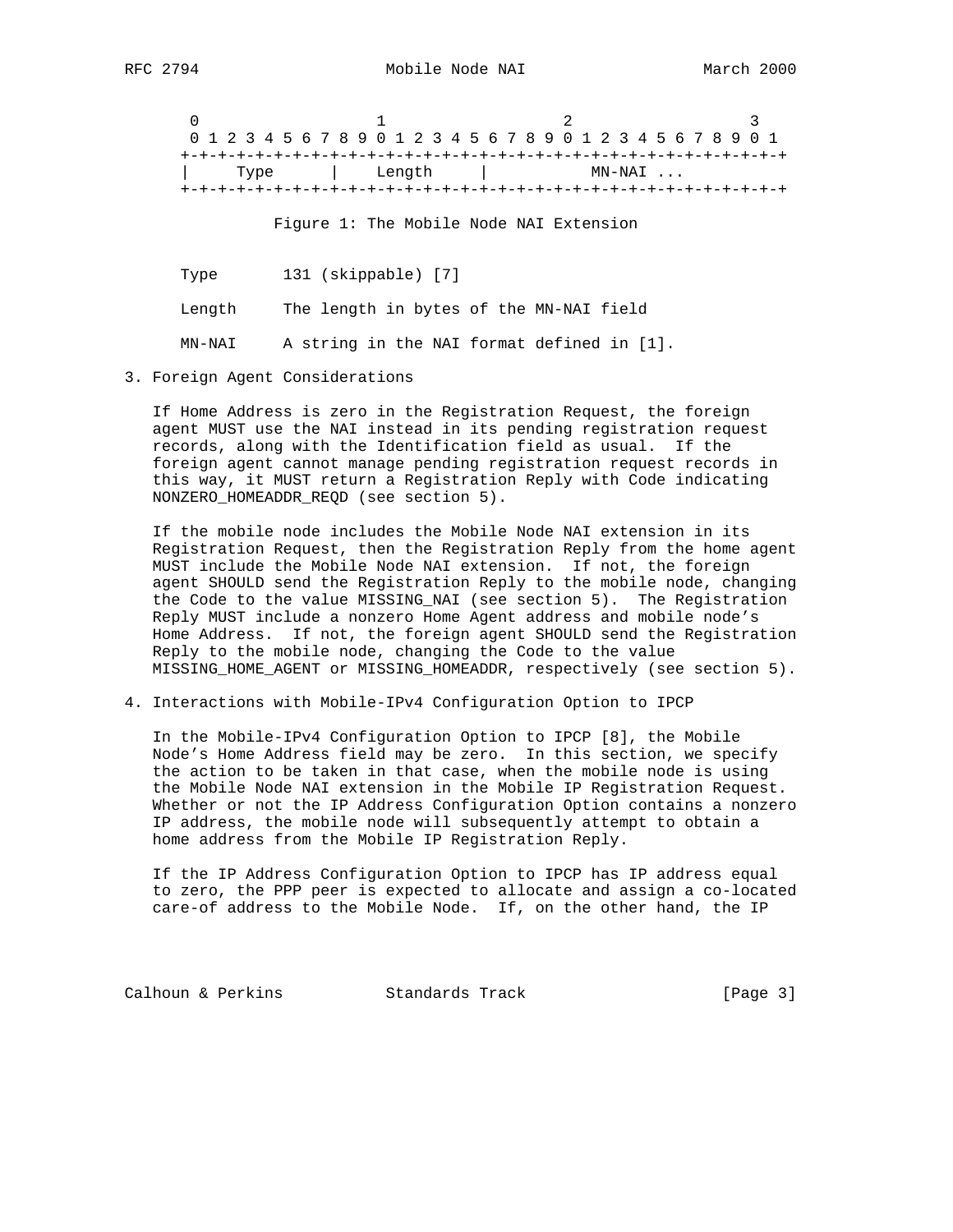Address Configuration Option to IPCP has a nonzero IP address, the PPP peer is expected to assign that address to the Mobile Node as its co-located care-of address.

 Finally, if the IP Address Configuration Option is left out of the IPCP Configure-Request, then no co-located care of address is assigned during IPCP. The mobile node will acquire a co-located care of address during a later stage of configuration or will use an FA located care-of address.

5. Error Values

 Each entry in the following table contains the name and value for the Code [7] to be returned in a Registration Reply, and the section in which the error Code is first mentioned in this specification.

| Error Name            | Value | Section of Document |
|-----------------------|-------|---------------------|
|                       |       |                     |
| NONZERO HOMEADDR REOD | 96    |                     |
| MISSING NAI           | 97    |                     |
| MISSING HOME AGENT    | 98    |                     |
| MISSING HOMEADDR      | 99    |                     |

6. IANA Considerations

 The Mobile Node NAI extension defined in Section 2 is a Mobile IP registration extension as defined in RFC 2002 [7] and extended in RFC 2356 [6]. IANA should assign a value of 131 for this purpose.

 The Code values defined in Section 5 are error codes as defined in RFC 2002 and extended in RFC 2344 [5] and RFC 2356 [6]. They correspond to error values conventionally associated with rejection by the foreign agent (i.e., values from the range 64-127). IANA should record the values as defined in Section 5.

7. Security Considerations

 Mobile IP registration messages are authenticated, and the authentication verified by the recipient. This proposal does not prohibit the mobile node from sending its NAI in the clear over the network, but that is not expected to be a security issue.

8. IPv6 Considerations

 Supporting NAI-based registrations for Mobile IPv6 [4] is outside the scope of this document. This section contains some ideas how Stateless Address Autoconfiguration [9] and DHCPv6 [2] might be extended to support NAI-based Mobile IPv6 registrations.

Calhoun & Perkins Standards Track [Page 4]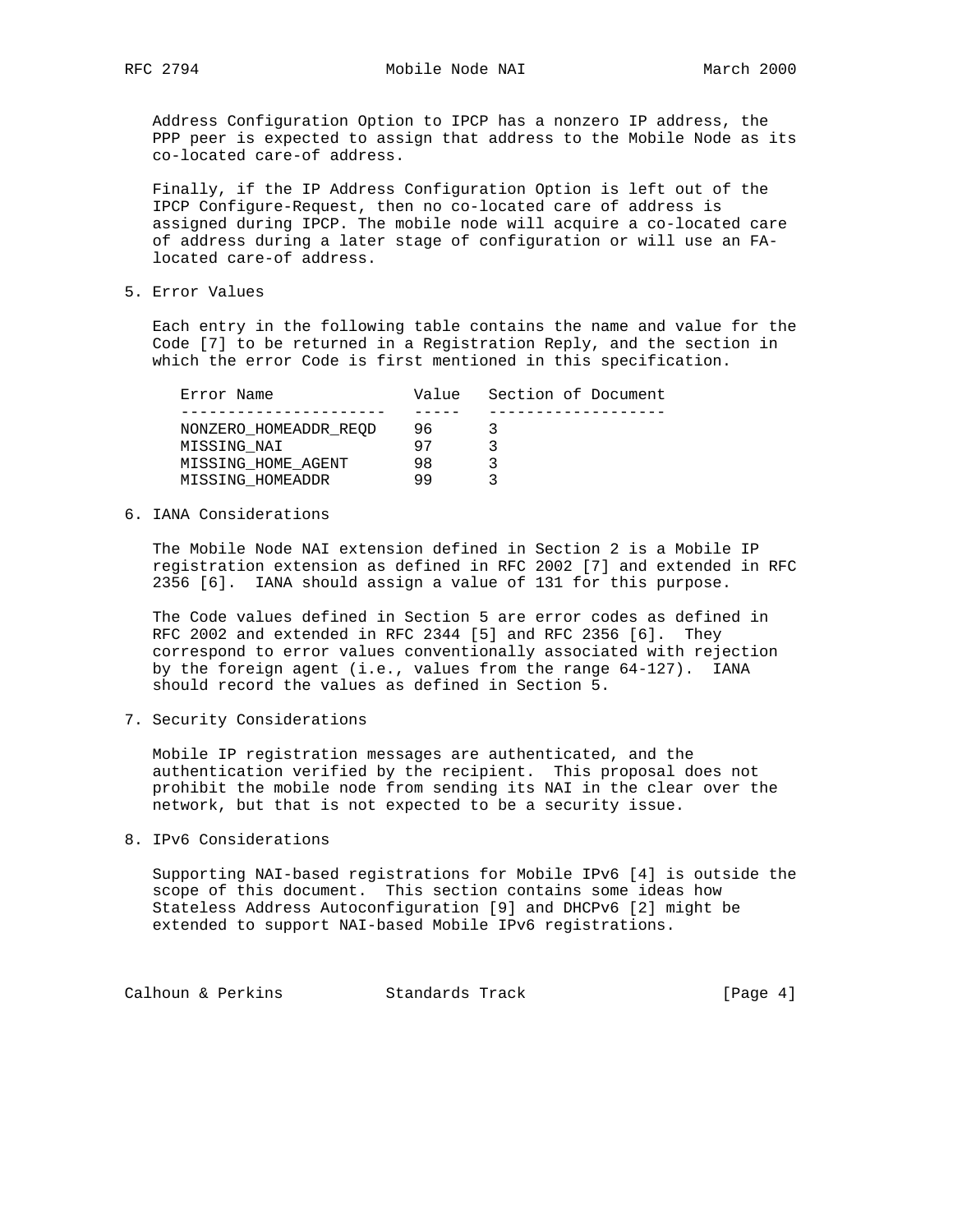For mobile nodes using IPv6, there are no commonly deployed mechanisms by which a mobile node may present its credentials, such as exist today with IPv4. Nevertheless, a mobile node using IPv6 mobility may wish to specify the domain in which their credentials may be checked, by using a NAI just as this specification proposes for IPv4. In the case of IPv6, however, there is no foreign agent in place to manage the connectivity of the mobile node, and thus to manage the verification of the credentials offered by the mobile node. To identify the HDAF (see appendix A) that has the expected relationship with the mobile node, the NAI would have to be forwarded to a local AAA by the local agent involved with configuring the care-of address of the mobile node.

 This agent can either be a router sending out Router Advertisements [9], or a DHCPv6 server. In the former case, the router could signal its ability to handle the NAI by attaching some yet to be defined option to the Router Advertisement. In the latter case, for managed links, the mobile node could include a yet to be defined NAI extension in its DHCP Solicitation message. Such an NAI extension and appropriate authentication would also be required on the subsequent DHCP Request sent by the mobile node to the DHCP Server selected on the basis of received DHCP Advertisements. Once a care of address on the foreign network has been obtained, the mobile node can use regular MIPv6 [4].

9. Acknowledgements

 The authors would like to thank Gabriel Montenegro and Vipul Gupta for their useful discussions. Thanks to Basaravaj Patil and Pete McCann for text describing actions to be taken when the home address is zero but the mobile node wishes to use the Mobile-IPv4 Configuration Option to IPCP defined in RFC 2290.

## References

- [1] Aboba, B. and M. Beadles, "The Network Access Identifier", RFC 2486, January 1999.
- [2] Bound, J. and C. Perkins, "Dynamic Host Configuration Protocol for IPv6 (DHCPv6)", Work in Progress.
- [3] Bradner, S., "Key words for use in RFCs to Indicate Requirement Levels", BCP 14, RFC 2119, March 1997.
- [4] Johnson, D. and C. Perkins "Mobility Support in IPv6", Work in Progress.

Calhoun & Perkins Standards Track [Page 5]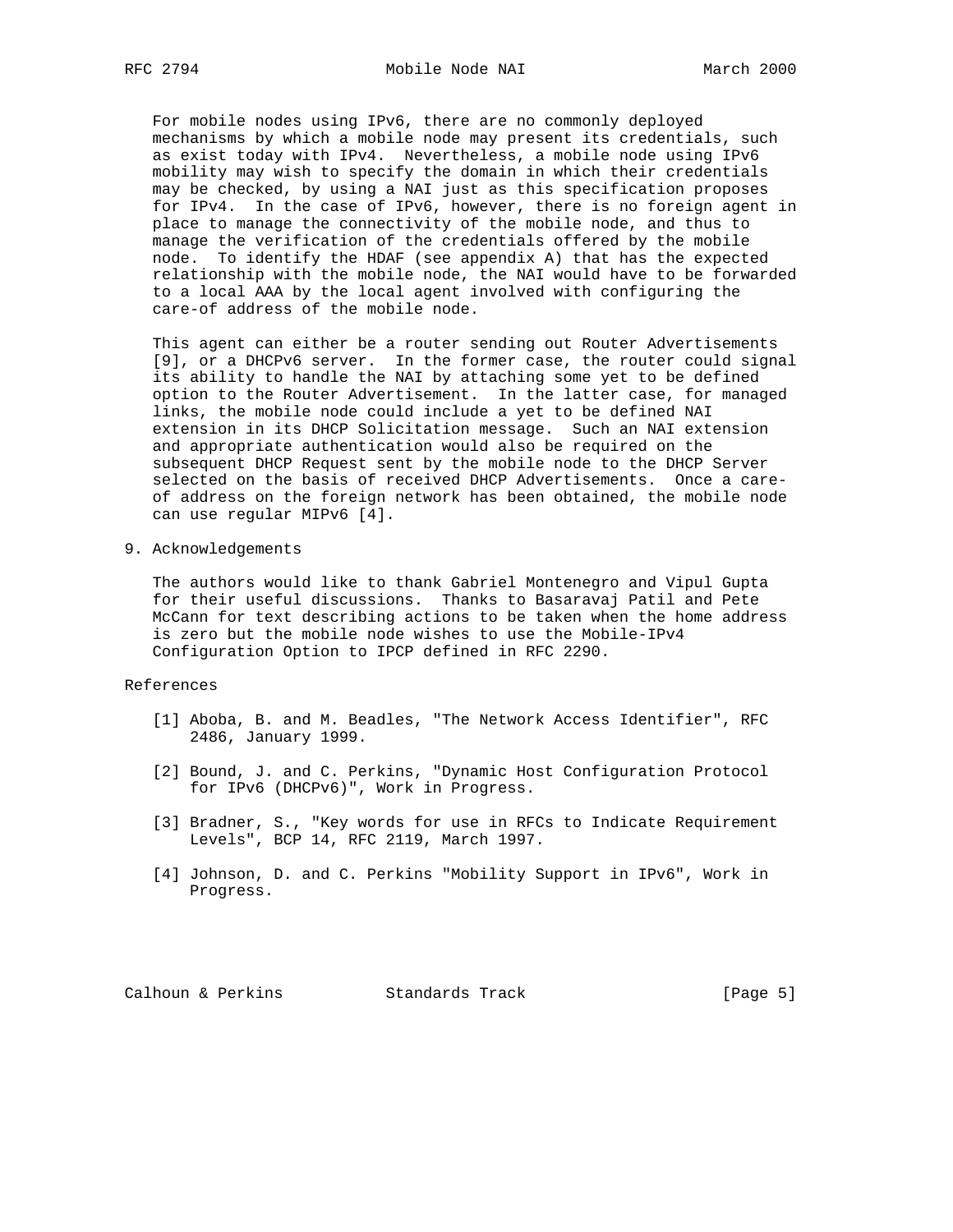- [5] Montenegro, G., "Reverse Tunneling for Mobile IP", RFC 2344, May 1998.
- [6] Montenegro, G. and V. Gupta, "Sun's SKIP Firewall Traversal for Mobile IP", RFC 2356, June 1998.
- [7] Perkins, C., "IP Mobility Support", RFC 2002, October 1996.
- [8] Solomon, J. and S. Glass, "Mobile-IPv4 Configuration Option for PPP IPCP", RFC 2290, February 1998.
- [9] Thomson, S. and T. Narten, "IPv6 Stateless Address Autoconfiguration", RFC 2462, December 1998.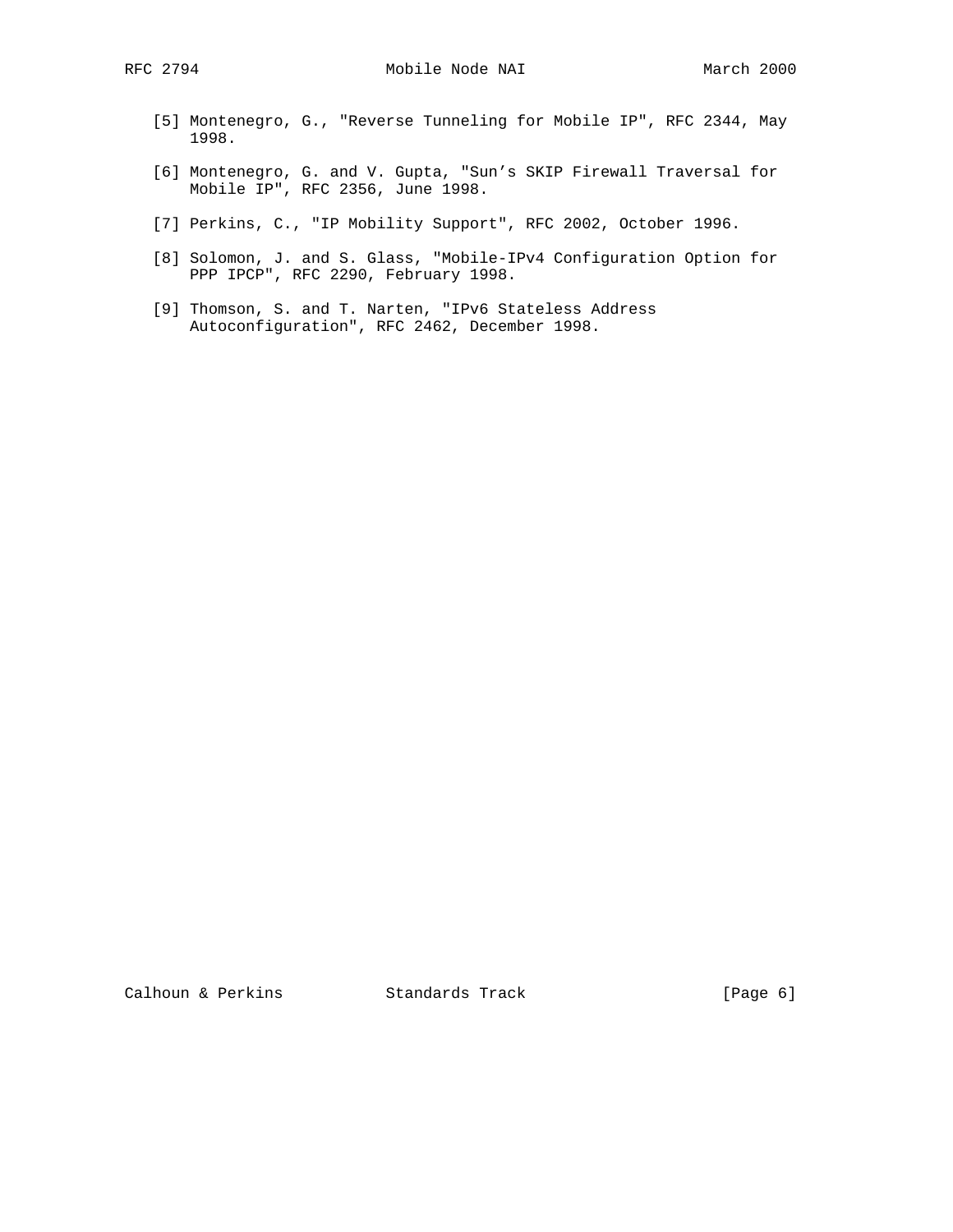A. Home Domain Allocation Function (HDAF)

 This appendix introduces a new function named the Home Domain Allocation Function (HDAF) that can dynamically assign a Home Address to the mobile node.

 Figure 2 illustrates the Home HDAF, which receives messages from foreign agents (e.g., FA) and assigns a Home Address within the Home Domain. The HDAF does not perform any Mobile IP processing on the Registration Request, but simply forwards the request to a Home Agent (HA) within the network that is able to handle the request.



Figure 2: Home Domain Allocator Function (HDAF)

 Upon receipt of the Registration Request from the mobile node (MN), FA extracts the NAI and finds the domain name associated with it. FA then finds the HDAF that handles requests for the mobile node's domain. The discovery protocol is outside of the scope of this specification. As an example, however, FA might delegate the duty of finding a HDAF to a local AAA server. The local AAA server may also assist FA in the process of verifying the credentials of the mobile node, using protocols not specified in this document.

Calhoun & Perkins Standards Track [Page 7]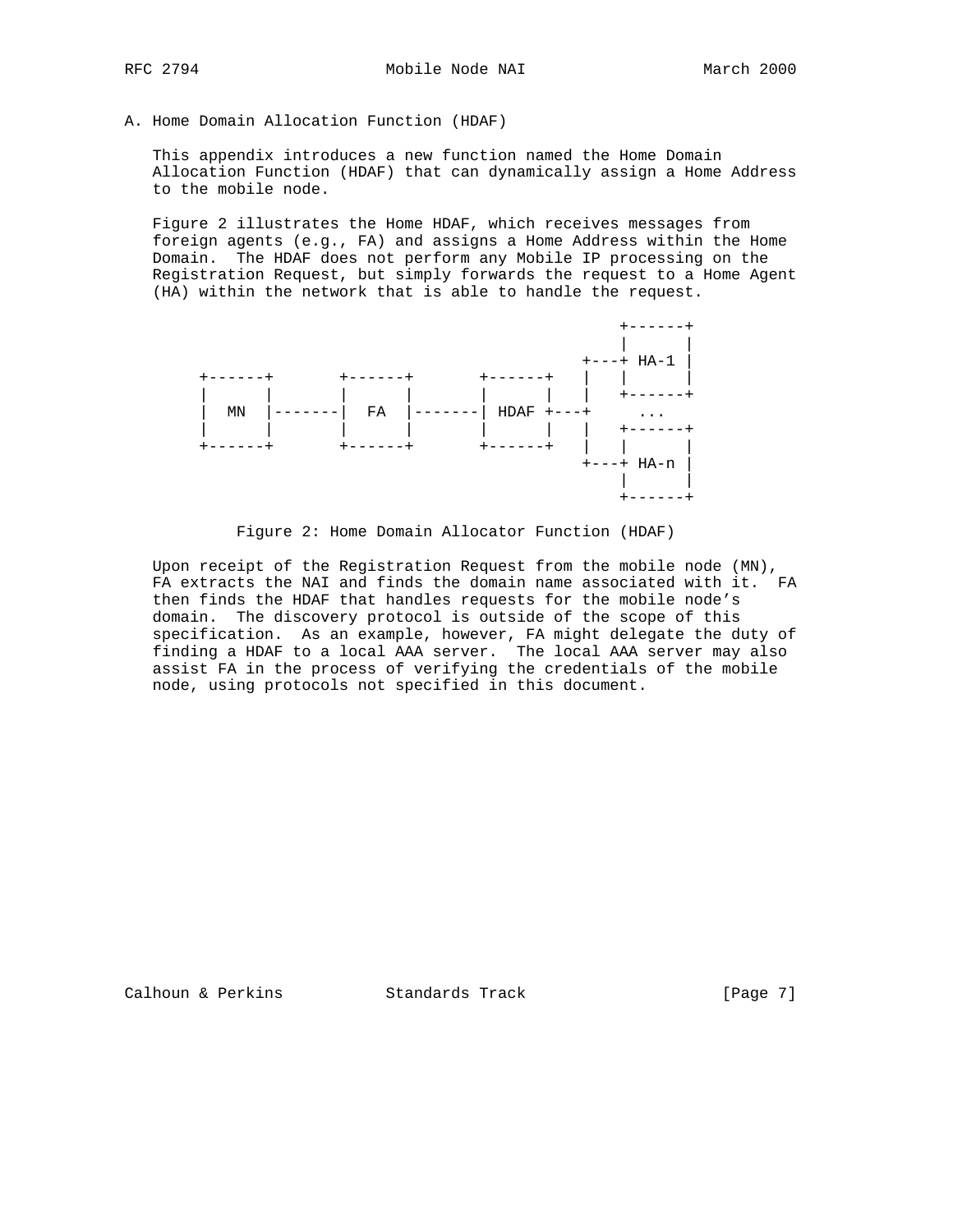# Addresses

 The working group can be contacted via the current chairs: Basavaraj Patil Nokia Corporation 6000 Connection Drive M/S M8-540 Irving, TX 75039 USA Phone: +1 972-894-6709 Fax : +1 972-894-5349 EMail: Basavaraj.Patil@nokia.com Phil Roberts Motorola 1501 West Shure Drive Arlington Heights, IL 60004 USA Phone: +1 847-632-3148 EMail: QA3445@email.mot.com Questions about this memo can be directed to: Charles E. Perkins Nokia Research Center 313 Fairchild Drive Mountain View, California 94043 USA Phone: +1-650 625-2986 Fax: +1 650 625-2502 EMail: charliep@iprg.nokia.com Pat R. Calhoun Sun Microsystems Laboratories 15 Network Circle Menlo Park, California 94025 USA Phone: +1 650-786-7733 Fax: +1 650-786-6445 EMail: pcalhoun@eng.sun.com

Calhoun & Perkins Standards Track [Page 8]